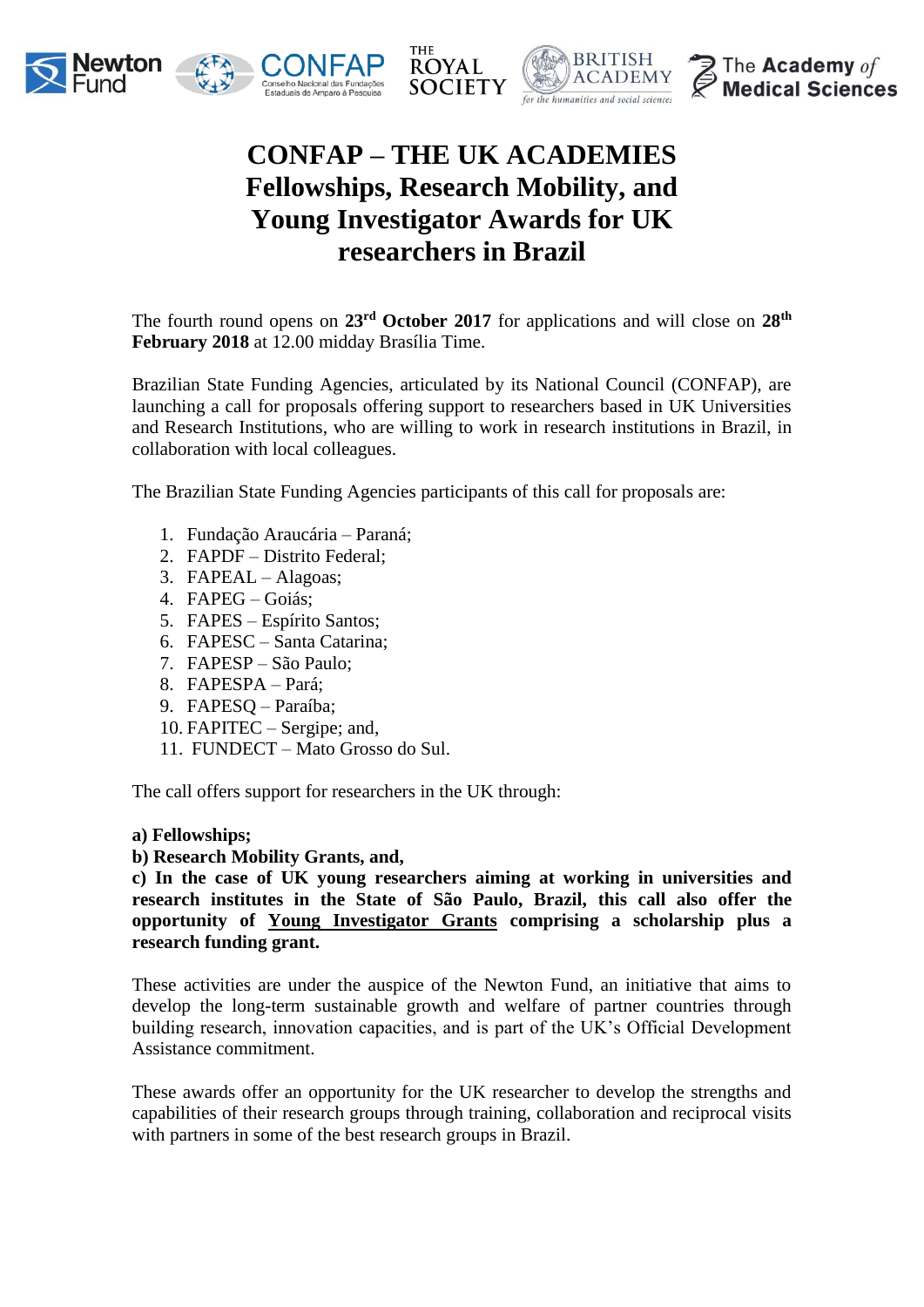



**BRITISH** The Academy of **ACADEMY Medical Sciences** for the humanities and social sciences

For further information, please contact <u>fundonewton.confap@gmail.com</u>. For researchers aiming at developing activities in the **State of São Paulo**, Brazil, please contact [chamada\\_ukacademies@fapesp.br.](mailto:chamada_ukacademies@fapesp.br)

#### **a) How to apply**

- i. For researchers outside the State of São Paulo applications are available at: [https://sigconfap.ledes.net/.](https://sigconfap.ledes.net/)
- ii. Researcher from the **State of São Paulo**, or Young Investigators from the UK aiming at receiving funds from FAPESP to work in a university or research institute in the state of São Paulo, Brazil, **must send proposals directly to FAPESP**. Please follow the specific guidelines for FAPESP at <http://www.fapesp.br/en/11316>
- iii. The proposal must be submitted in English

### **2. Eligibility**

a) The applicants must hold a PhD degree:

- a.1) Young researchers are considered to hold a PhD degree from 2 years to 7 years.
- a.2) Senior researchers must hold a PhD degree for over 7 years.
- b) The applicants must have a Brazilian-based collaborator as their co-applicant (host researcher).
- c) The applicants must hold a permanent academic post or postdoctoral fellowship/position in the UK which extends beyond the period of the requested grant;
- d) UK researchers from the natural sciences, engineering, medical sciences (including clinical or patient-oriented research), social sciences and humanities fields, are eligible to apply for support.
- e) Some FAPs may have their own Guidelines associated to this Announcement. Interested parties are advised to consult their supporting FAP before preparing a proposal.
- f) **For submissions to FAPESP** the following criteria hold, according to the type of support aimed at:

f.1) **Research Fellowships**: the UK researcher must be associated to a FAPESP PI (coapplicant) in charge of an ongoing grant of the following types: Thematic, Young Investigator, or Research, Innovation, and Diffusion of Knowledge Centres. Please note that support will be Granted through FAPESP Visiting Researcher Grants [\(www.fapesp.br/147\)](http://www.fapesp.br/147)

f.2) **Researcher Mobility**, support will also be through Visiting Researcher Grants [\(www.fapesp.br/147\)](http://www.fapesp.br/147): there must be a host researcher (co-applicant) in the State of São Paulo, but not necessarily in charge of an ongoing FAPESP grant.

f.3)**Young Investigator Awards**: the UK applicant must have a PhD or equivalent title, an outstanding research track record, and typically 2-5 years post-doctoral experience in a research group in the UK. [\(www.fapesp.br/en/11315\)](http://www.fapesp.br/en/11315)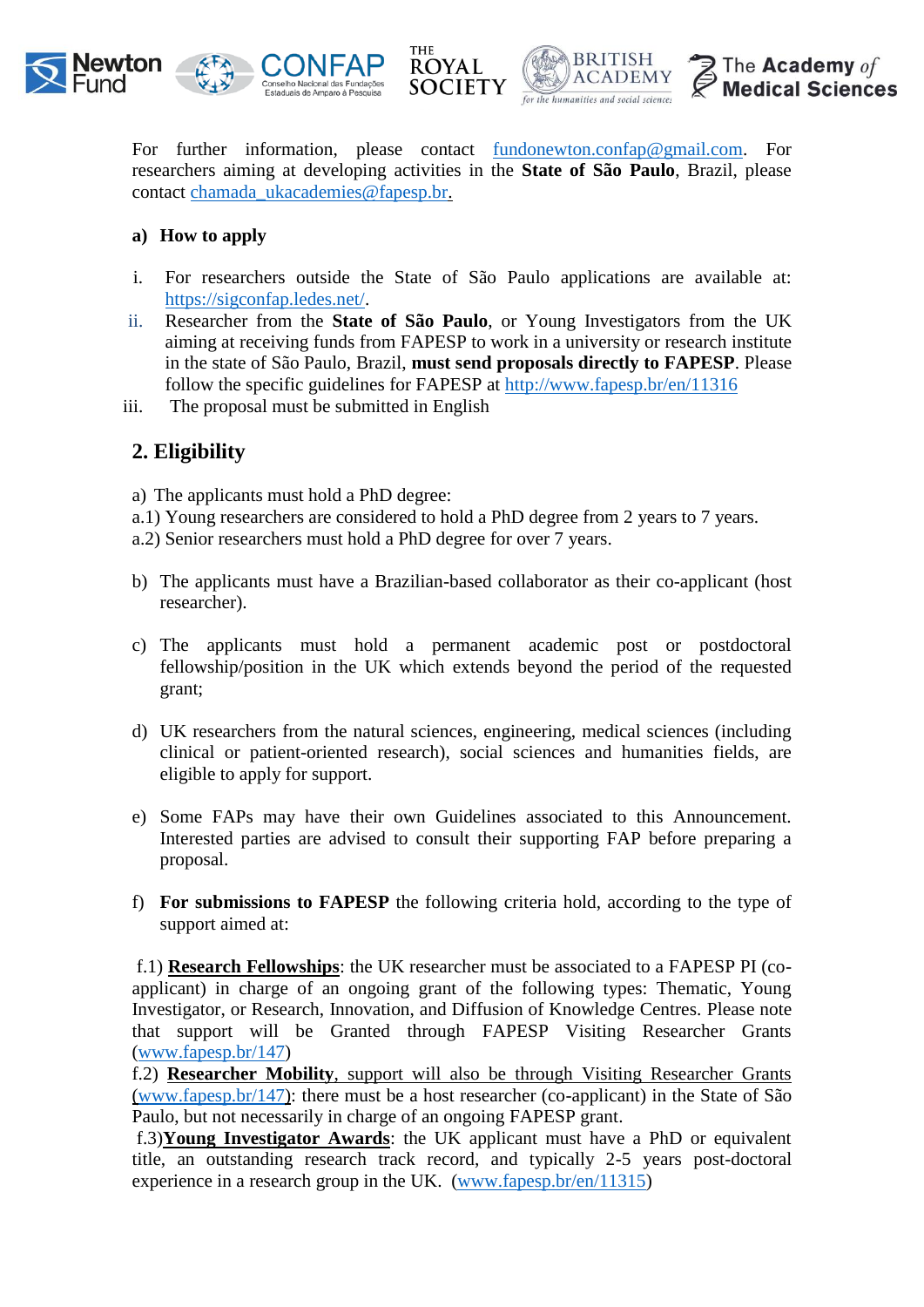





# **3. Types of grants**

### **3.1 Fellowships**

3.1.1 For UK researchers aiming at receiving support from FAPs **outside the State of São Paulo** 

Fellowship support is offered through two categories:

a) For Young Researchers:

- A monthly scholarship of R\$ 7,000.00
- Airline ticket (round trip and economic class) and travel insurance
- Scholarship for one undergraduate student to assist the researcher
- Grant in the amount of R\$ 25,000.00 each six months

b) For Senior Researchers:

- A monthly scholarship of R\$ 10,000.00
- Airline ticket (round trip and economic class) and travel insurance
- Scholarship for one undergraduate student to assist the researcher
- Grant in the amount of R\$ 25,000.00 each six months

3.1.2 For UK researchers aiming to receive support from FAPESP, to work in a University or Research Institute **in the State of São Paulo**

In the state of São Paulo fellowship support is offered through **FAPESP Visiting Researcher Grant** and as mentioned**,** the UK researcher must be associated to a FAPESP PI (co-applicant) **in charge of an ongoing grant** of the following types: Thematic, Young Investigator, or Research, Innovation, and Diffusion of Knowledge Centres (more details at [http://www.fapesp.br/en/visiting\)](http://www.fapesp.br/en/visiting):

- A monthly scholarship with value ranging from R\$ 10.680,00 (Young Researcher) to R\$ 15.870,00 (Full Professor). The level of payment is to be suggested by the host investigator and confirmed by FAPESP upon merit review.
- Airline ticket and travel insurance.
- Scholarship for one undergraduate student to assist the researcher.
- Grant to the host PI with whom the visitor will be associated: the host PI may request FAPESP supplementary funds up to R\$ 25.000.00 for every six months of stay of the visitor. These funds are to be used for research related expenses with consumables, services, and travel.

### **3.2 Research Mobility support**

3.2.1 For UK researchers aiming at receiving support from FAPs **outside the state of São Paulo**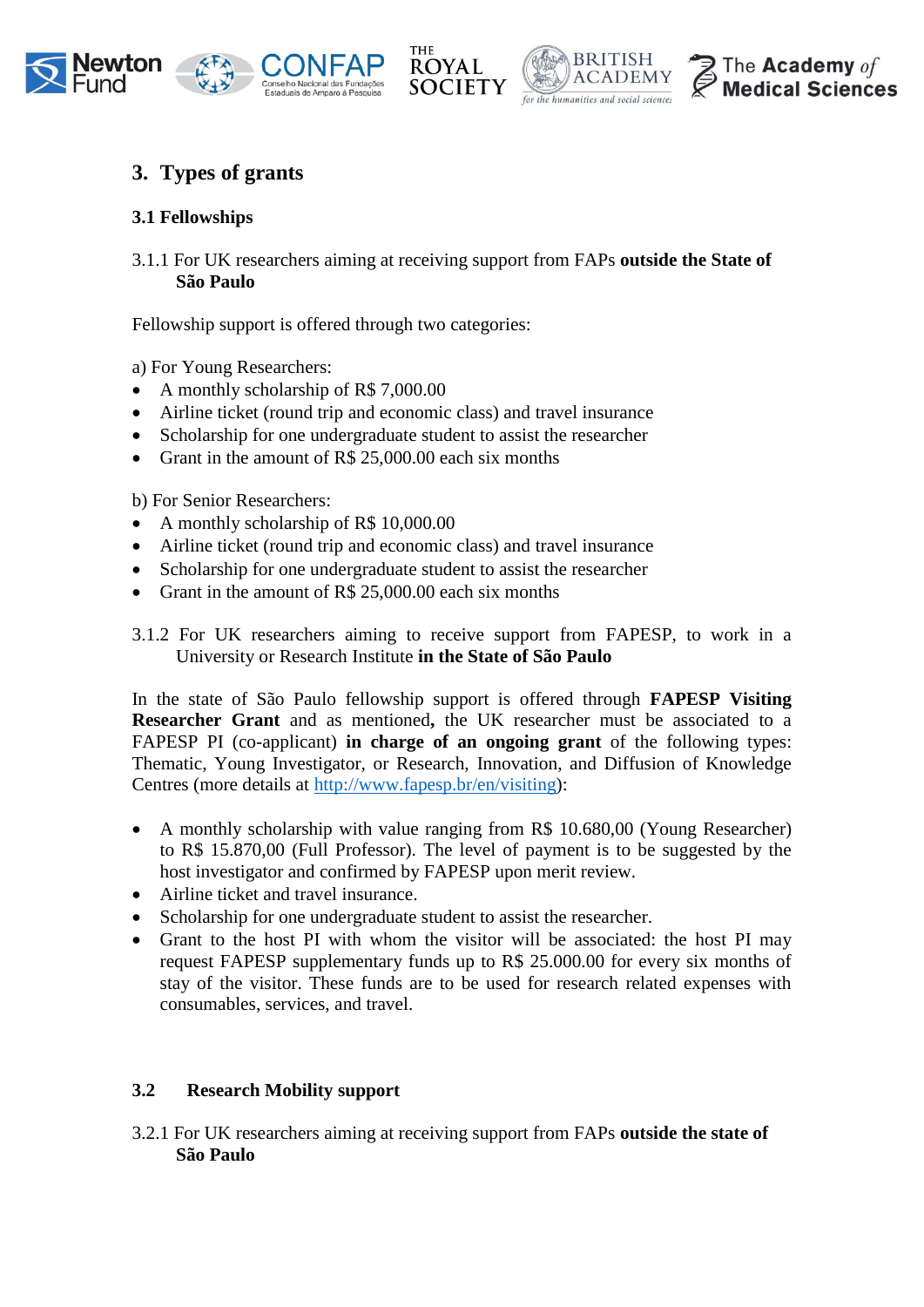



**BRITISH** 

for the humanities and social science

**ACADEMY** 



Two types of mission can be considered:

a) Mission up to fifteen days:

- Airline ticket (round trip and economic class) and travel insurance.
- Daily support in a value defined by the State Funding Agencies (FAPs)
- b) Mission from sixteen days to three months:
- Airline ticket (round trip and economic class) and travel insurance.
- A monthly scholarship in the amount of R\$ 7,000.00 monthly.
- 3.2.2 For UK researchers aiming to receive support from FAPESP, to work in a University or Research Institute **in the State of São Paulo**

Two types of mission can be considered:

a) Mission from seven days to up to one month:

- Airline ticket and travel insurance.
- Daily support to be paid according to FAPESP´s per diem table of values.

b) Mission from one to twelve months

- Airline ticket and travel insurance.
- A monthly scholarship with value ranging from R\$ 10.680,00 (Young Researcher) to R\$ 15.870,00 (Full Professor). The level is to be suggested by the host investigator and confirmed by FAPESP upon merit review.

### **3.3 Young Investigator Award (only for FAPESP applicants)**

In addition to the above, for young investigators from the UK to start a research career in a university or research institution in the State of São Paulo, FAPESP offers, as part of the State of São Paulo side matching funds, an opportunity through its Young Investigator Awards. A FAPESP Young Investigator Award, a 4-year grant, comprises funds for (more details at [www.fapesp.br/en/11315\)](http://www.fapesp.br/en/11315):

- Equipment, consumables, services, and travel necessary to the 4-year research project.
- A monthly scholarship for the Young Investigator of R\$ 8.152,20 (tax-free) to be paid for up to four years or until he/she obtains a permanent position in a university or research institution in the State of São Paulo.
- A quota of scholarships for undergraduate students who will work in parts of the research project (Scientific Initiation) and a quota of MSc and Direct Doctorate scholarships for graduate students, to be selected and supervised by the Young Investigator.
- In addition to the approved budget for the discriminated items mentioned above FAPESP includes a value equal to 15% as an overhead to be used in direct research infrastructure or non-anticipated expenses (e.g. travel, visitors,..) necessary for the project, and another 10% that is awarded as an institutional overhead.